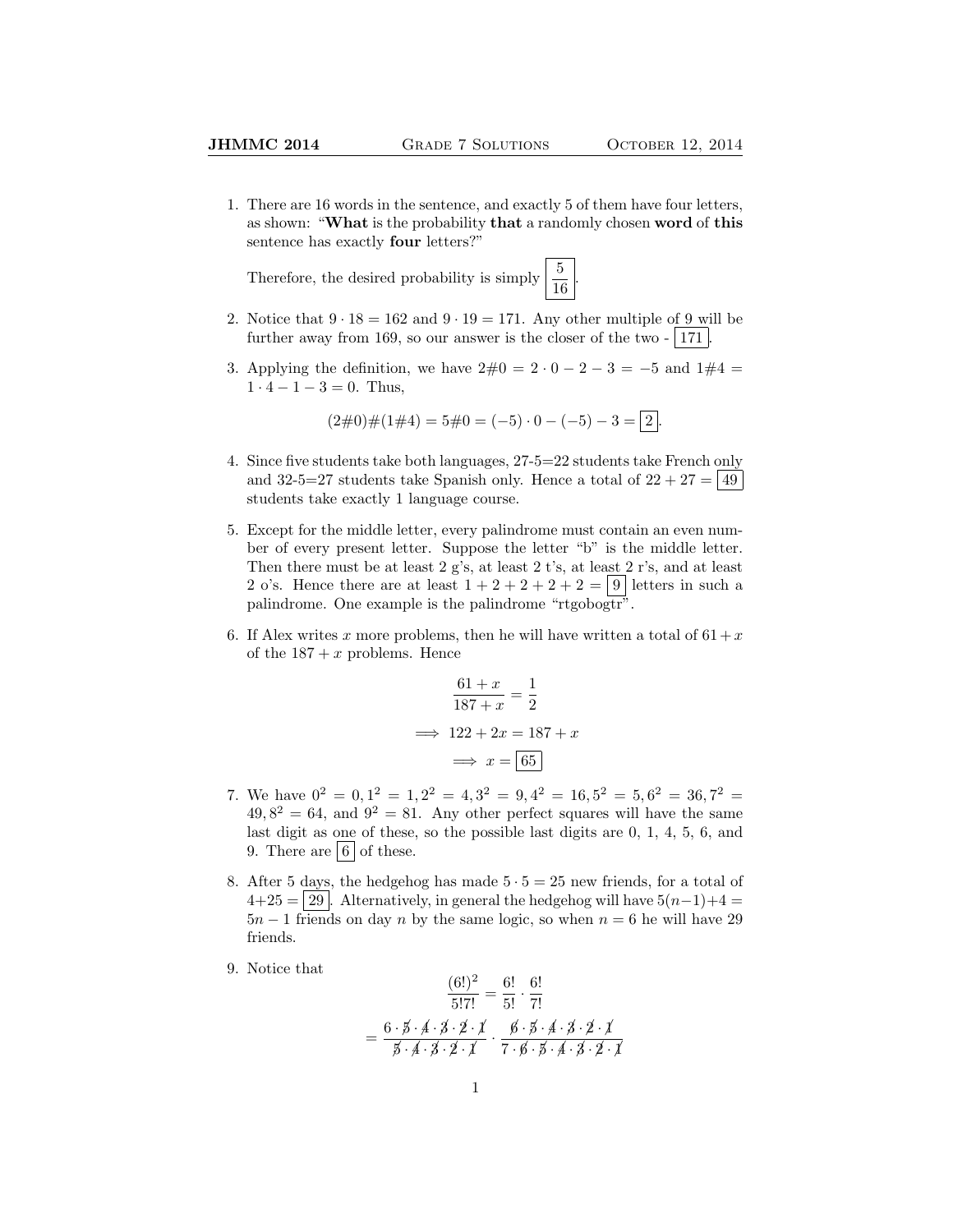

10. We can prime factorize  $12 = 2^2 \cdot 3$  and  $18 = 2 \cdot 3^2$ . Hence, since the greatest common divisor takes the smallest exponent of each prime, we have  $gcd(12, 18) = 2 \cdot 3 = 6$ . Similarly, since the least common multiple takes the largest exponent of each prime, we have  $lcm(12, 18) = 2^2 \cdot 3^2 =$ 36. Thus our answer is  $6 + 36 = |42|$ 

Alternatively, we can utilize the Euclidean Algorithm to find  $gcd(12, 18) =$  $gcd(12, 6) = gcd(6, 6) = 6$ , then use  $lcm(x, y) = \frac{xy}{gcd(x, y)}$  to find  $lcm(12, 18) =$  $12 \cdot 18$  $\frac{1}{6}$  = 36. Our answer is then the same as before.

11. In general, the number exactly halfway between a and b is  $\frac{a+b}{2}$  - the average of the two numbers. Therefore, the number halfway between  $\frac{1}{6}$ and  $\frac{1}{4}$  is:

$$
\frac{\frac{1}{6} + \frac{1}{4}}{2} = \frac{\frac{2}{12} + \frac{3}{12}}{2} = \frac{\frac{5}{12}}{2} = \boxed{\frac{5}{24}}.
$$

12. Let his final exam score be x. Then

$$
\frac{91 + 89 + 88 + 94 + 87 + 85 + x}{7} = x
$$

$$
\implies \frac{534 + x}{7} = x
$$

$$
\implies 534 + x = 7x \implies 534 = 6x
$$

$$
\implies x = \boxed{89}
$$

- 13. We have  $2 \times 2 = 2^2 + 2^2 = 4 + 4 = 8$ , and thus  $2 \times (2 \times 2) = 2 \times 8 = 2^8 + 8^2 = 8$  $256 + 64 = 320$
- 14. Let the integers be  $x 5$ ,  $x 4$ , ...,  $x + 4$ ,  $x + 5$ . Then we have  $11x =$ 1331  $\implies x = 121$ , making the largest of them  $x + 5 = 121 + 5 = 126$ .
- 15. To mix the color purple, Rita would have to roll red once and blue once. She can either roll red first and blue next, which has a probability of 3  $\frac{3}{6} \cdot \frac{1}{6}$  $\frac{1}{6} = \frac{1}{12}$  $\frac{1}{12}$ , or roll blue first and red next, which also has a probability of 1  $\frac{1}{6} \cdot \frac{3}{6}$  $\frac{3}{6} = \frac{1}{12}$  $\frac{1}{12}$ . The final probability is thus  $\frac{1}{12} + \frac{1}{12}$  $\frac{1}{12} = \left| \frac{1}{6} \right|$  $\frac{1}{6}$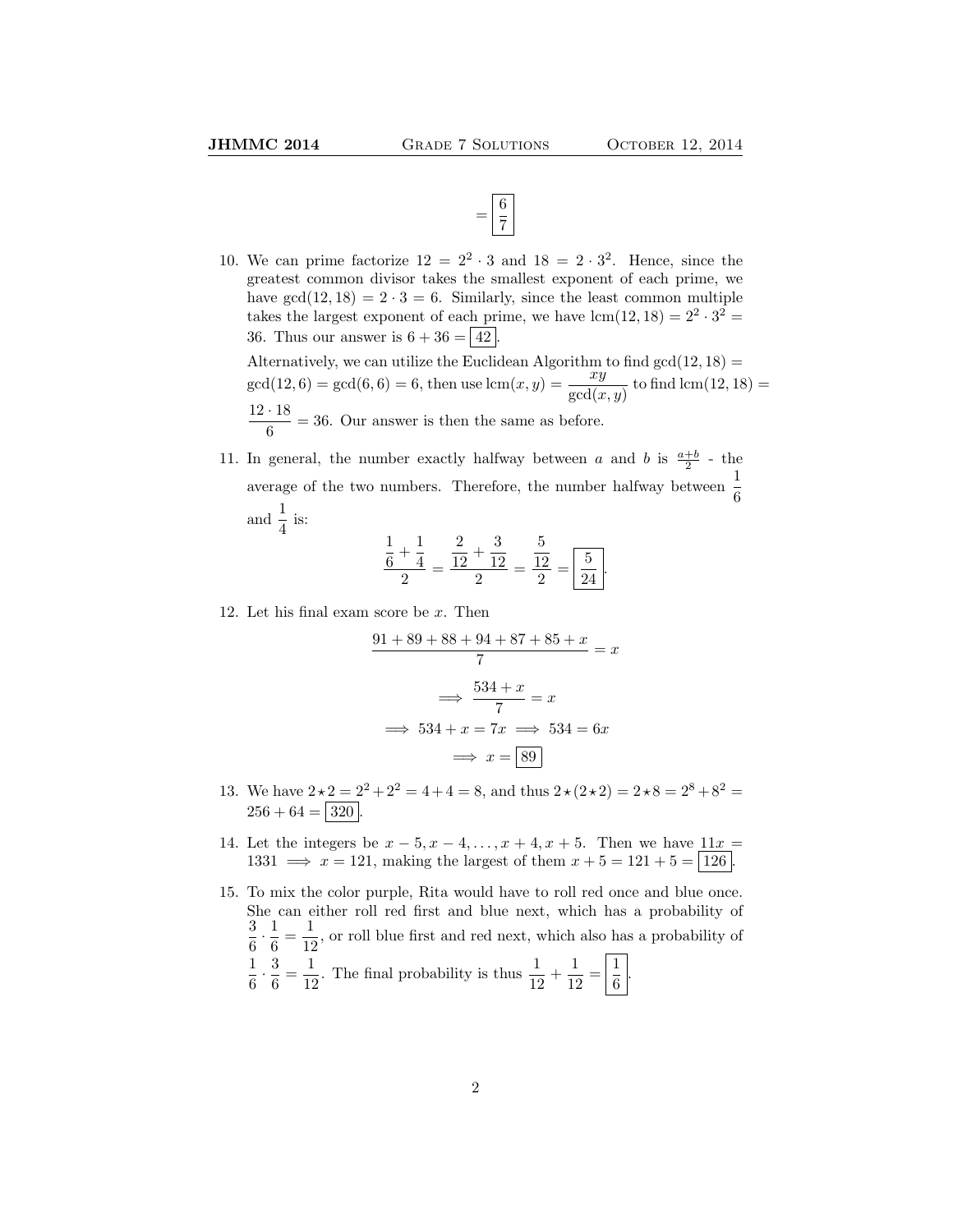- 16. Let a and b be the integers, and without loss of generality assume that  $a \geq b$  (if  $a < b$ , we can simply switch the two). Since  $8 = a + b \leq 2a$ , we know that a is at least 4. Furthermore, since  $a^2 \le a^2 + b^2 = 34$ , we know that a is less than 6. Therefore we only need to check  $a = 4$  and  $a = 5$ , the latter of which leads to the solution  $a = 5, b = 3$ . Therefore,  $ab = 5 \cdot 3 = | 15 |$ .
- 17. Cross-multiplying, the equation is equivalent to  $(x^2 + 1)(x + 1) = (x^2 -$ 1)(x-1). Expanding gives  $x^3 + x^2 + x + 1 = x^3 - x^2 - x + 1 \implies 2(x^2 + x) =$  $0 \implies x^2 + x = 0 \implies x(x+1) = 0$ . Thus  $x = 0$  or  $x = -1$ . However, if  $x = -1$ , then the fraction  $\frac{x^2 - 1}{x-1}$  $\frac{x}{x+1}$  will have denominator zero, meaning that the only valid solution is  $x = |0|$
- 18. After the six-year period, the first stock is equal to  $1.3 \cdot .7 \cdot 1.3 \cdot .7 \cdot 1.3 \cdot .7 =$  $(0.91)^3$  of its original value. This is equivalent to it being worth 91% of its previous value for each of three years, which is a loss of  $9\%$ .
- 19. It takes Lev 20 minutes to reach 100, at which point Alex wakes up and begins running. Every minute, Alex runs 2 more integers than Lev does, so it will take 50 minutes for Alex to catch up. Thus, the total time before Alex catches up to Lev is  $20 + 50 = 70$  minutes.
- 20. Note that the surface area varies with the square of the side length, and the volume varies with the cube of the side length. In other words, multiplying the side length by x is the same as multiplying the surface area by  $x^2$  and the volume by  $x^3$ . In this case, we are adding 20% to the side length, equivalent to multiplying by 1.2. Therefore, the surface area of the cube is increased by a factor of 1.44, or 44%, and the volume of the cube is increased by a factor of 1.728, or 72.8%. Thus  $x = 44$  and  $y = 72.8$ , meaning  $5(y - x) = 5(72.8 - 44) = 144$ .
- 21. There are two cases to consider. The first is when Alex wins on his first turn, and the second is when Alex wins on his second turn. Notice that Alex will never get a third turn, as by then all the spots will necessarily be winning. The first case necessitates Kelvin not rolling an even number on his first turn, which occurs with a probability of  $\frac{1}{6}$ , and Alex rolling either an even number or the number Kelvin rolled, which occurs with a either an even number or the number Kelvin rolled, which occurs with a probability of  $\frac{2}{3}$ . Hence the probability of this case occurring is  $\frac{1}{3}$ . The second case requires Kelvin rolling an odd number, followed by Alex not winning, followed by Kelvin rolling the only number remaining that isn't winning. Then all 6 numbers will be winning, and Alex will win. The probability of this case is  $\frac{1}{2} \cdot \frac{1}{3}$  $\frac{1}{3} \cdot \frac{1}{6}$  $\frac{1}{6} = \frac{1}{36}$  $\frac{1}{36}$ , making the total probability 1 1 13 .

$$
\frac{1}{3} + \frac{1}{36} = \boxed{\frac{18}{36}}
$$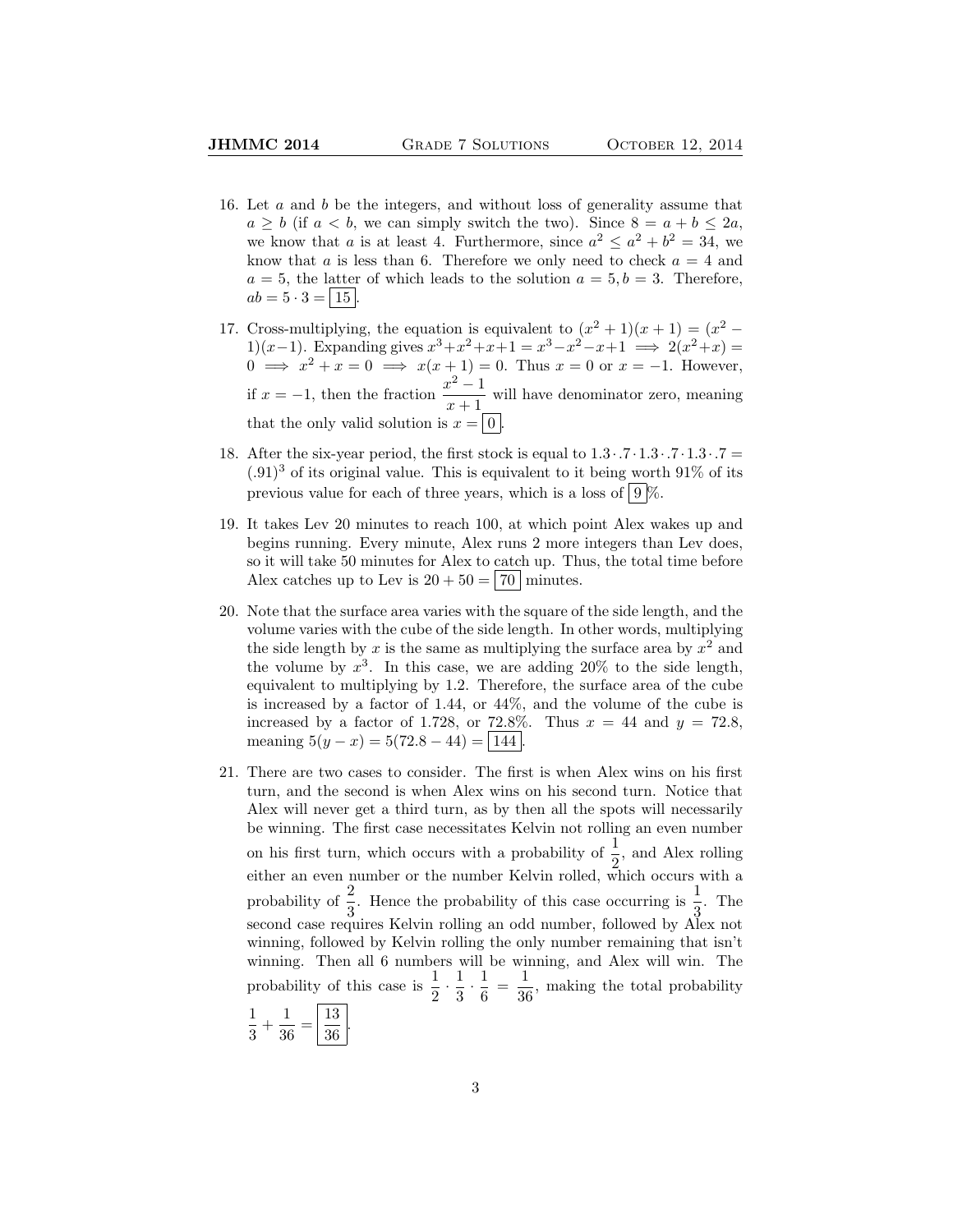22. Notice that  $4^x - 1 = (2^x)^2 - 1 = (2^x - 1)(2^x + 1)$ , meaning that  $4^x - 1$ can be prime only if  $2^x - 1 = 1$  or  $2^x + 1 = 1$ . The latter is impossible as there is no positive integer x such that  $2^x = 0$ , while the former leads to  $2^x = 2 \implies x = 1$ . This is the only such value, and thus our answer is  $\vert 1 \vert$ 

Alternatively, notice that  $4^x$  always leaves a remainder of 1 upon division by 3, and thus  $4^x - 1$  is always divisible by 3. As such, the only way  $4^x - 1$ can be prime is if  $4^x - 1 = 3 \implies 4^x = 4 \implies x = 1$ , and the rest is as before.

- 23. Since the triangle is isosceles, some two of its side lengths are equal. Hence either  $x - 4 = 2x - 9 \implies x = 5, 2x - 9 = 3x - 15 \implies x = 6$ , or  $x - 4 = 3x - 15 \implies x = \frac{11}{2}$ . However, if  $x = 5$ , the side lengths of the triangle are 1, 1, and 0 - clearly not a triangle. Hence the only two valid values of x are 6 and  $\frac{11}{2}$ , the sum of which is  $\frac{23}{2}$ 2 .
- 24. Every two days, Steven's name increases by 6 words. Hence, on day 15 (which is 14 days after the first), Steven's name is 42 words. One day following that, Steven's name increases by two words, leading to his 44 word name. This occurs on day  $|16|$
- 25. Since the triangle's altitudes are all equal, the triangle must be equilateral. Suppose the side length of this triangle is 2s. Then, by the Pythagorean theorem,  $s^2 + 6^2 = (2s)^2 \implies 36 = 3s^2 \implies 12 = s^2$ . The area of the triangle is thus  $\frac{s^2\sqrt{3}}{4}$  $\frac{\sqrt{3}}{4} = \frac{12\sqrt{3}}{4} = \boxed{3}$ √  $3$  .
- 26. To get at least 21 points on the USAMO, Alex will need to expend at least 210 units of effort. To get at least 200 points on the AMC and AIME combined, Alex can expend 102 units of effort by focusing on the AMC alone, or 96+7=103 units of effort by getting 192 points on the AMC and 10 on the AIME. Any lower amount of effort on the AMC is clearly counterproductive, as he gets a higher rate of points to effort on the AMC than on the AIME. Hence the minimum possible amount of effort he can expand is  $210 + 102 = 312$ .
- 27. Let the number be abc. If any of  $a, b, c$  are zero, then the product of the digits would be zero, implying that the sum of the digits is 0 - impossible. Hence a, b, c are all positive digits. WLOG assume that  $a \leq b \leq c$  - we'll account for the permutations later. Thus we have  $abc = a + b + c \leq$  $3c \implies ab \leq 3$ , meaning we need check only  $(a, b) = (1, 1), (a, b) = (1, 2),$ and  $(a, b) = (1, 3)$ . The former case gives us  $c = 2 + c$ , contradiction, the second gives us  $2c = 3 + c \implies c = 3$ , and the third gives us  $3c = 4 + c \implies c = 2$ , a contradiction as we assumed  $b \leq c$ . Therefore the only possible numbers are the permutations of  $\overline{123}$ , of which there are  $3! = 6$ .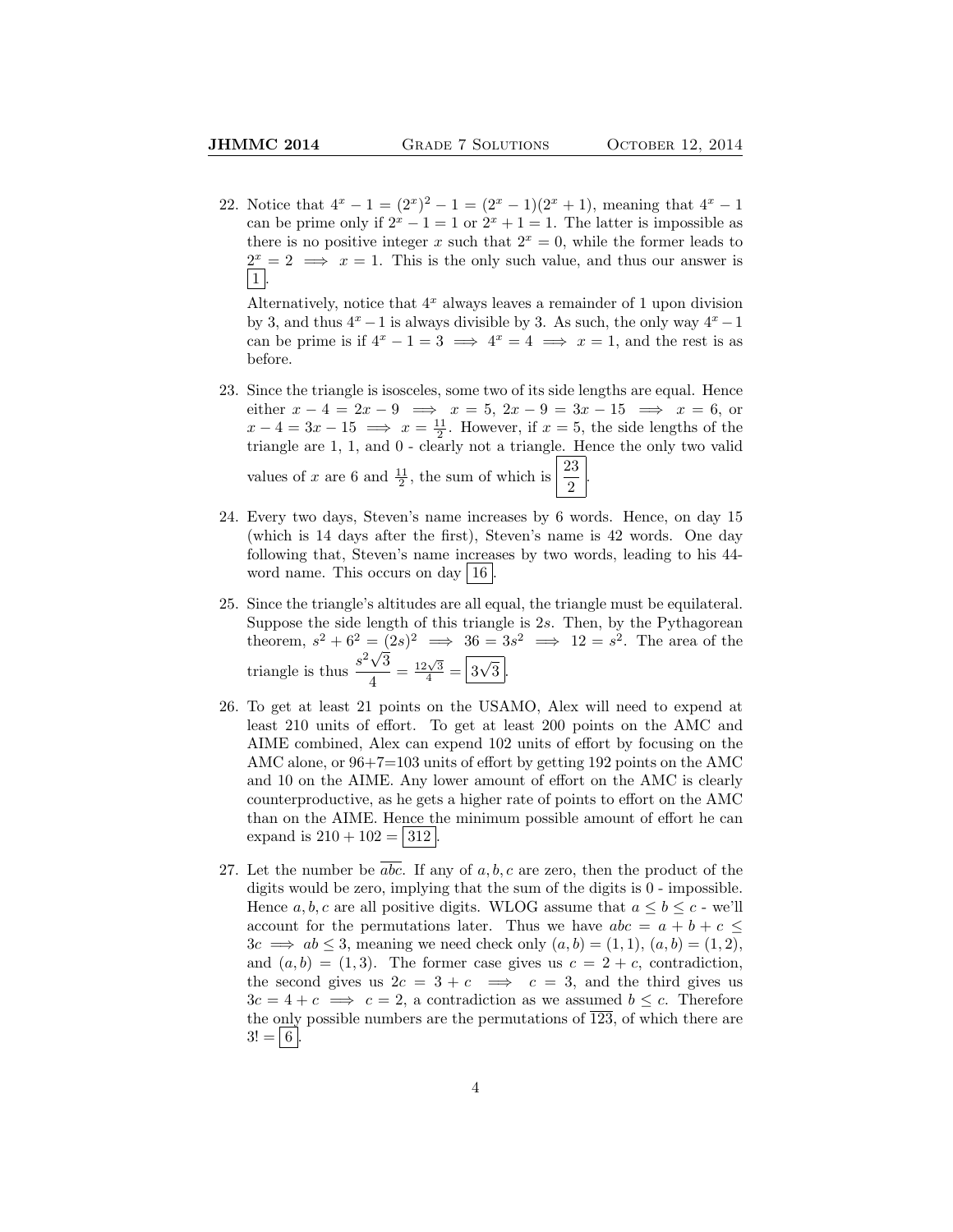.

28. Let X and Y be the altitudes from E to AB and G to  $CD$  respectively. Then, by the Pythagorean theorem,  $EX = GY = \frac{\sqrt{3}}{2}$ . Hence  $EG = \sqrt{3}$  $\sqrt{3} + 1$ . Therefore, the area of EFGH is

$$
\frac{EG^2}{2} = \frac{(\sqrt{3} + 1)^2}{2} = \boxed{2 + \sqrt{3}}.
$$

- 29. Let the bill be x. Then  $\lceil x \rceil x > 0.2x \implies \lceil x \rceil > 1.2x$ . Since  $\lceil x \rceil < x+1$ , this tells us that  $1.2x < x + 1 \implies 2x < 1 \implies x < 5$ , hence the largest possible cost will occur when  $4 < x < 5$ , or  $\lfloor x \rfloor = 5$ . Then  $\frac{5}{5} > 1.2x \implies \frac{25}{6} > x \implies 4.1\overline{6} > x$ , making the largest possible cost | 416 cents.
- 30. Note that

$$
2^{x} \cdot 4^{2x} \cdot 8^{3x} \cdot 16^{4x} = 2^{x} \cdot (2^{2})^{2x} \cdot (2^{3})^{3x} \cdot (2^{4})^{4x}
$$

$$
= 2^{x} \cdot 2^{4x} \cdot 2^{9x} \cdot 2^{16x} = 2^{30x} = (2^{5})^{18} = 2^{90}
$$

$$
\implies 30x = 90 \implies x = \boxed{3}.
$$

- 31. The only way that this is possible is if the children alternate in the form "GBGBGBG", where "G" denotes a girl and "B" denotes a boy. The 4 girls can arrange themselves in any of  $4! = 4 \cdot 3 \cdot 2 \cdot 1 = 24$  ways, while the 3 boys can arrange themselves in  $3! = 3 \cdot 2 \cdot 1 = 6$  ways. Thus there are a total of  $6 \cdot 24 = |144|$  possible arrangements.
- 32. Let  $O$  be the center of the circle, and  $A, B$  be two adjacent vertices of the polygon. Since the area of the circle is  $16\pi$ , its radius is 4, and hence  $OA = OB = AB = 4$ . Therefore *OAB* is equilateral, and  $\angle AOB = 60^\circ$ . There are thus  $\frac{360^{\circ}}{60^{\circ}} = \boxed{6}$  sides to the polygon.
- 33. Before any of the operations,  $\frac{1}{2}$  of the spinner is black and  $\frac{1}{2}$  is white. Alex then changes  $\frac{1}{3}$  of the white region, or  $\frac{1}{6}$  of the whole spinner, to black, making  $\frac{2}{3}$  of the spinner black and  $\frac{1}{3}$  of it white. Kelvin then changes  $\frac{1}{3}$  of the black region, or  $\frac{2}{9}$  of the whole spinner, to white, making  $\frac{4}{9}$  of the

spinner black and  $\frac{5}{9}$  of it white. Our answer is therefore  $\frac{4}{9}$ 

34. Let  $O_1$ ,  $O_2$ , and  $O_3$  be the centers of the three unit circles, and ABC be the desired equilateral triangle. Dropping altitudes from  $O_1$  and  $O_2$  to  $AB$ , meeting the line at C and D respectively, gives  $AB = AC + CD + DB$ . Since  $\ddot{O}_1C = 1$  and  $\angle ABO_2 = \angle BAO_1 = 30^\circ$ , we have  $AC = DB = \sqrt{3}$ . Since  $O_1C = 1$  and  $\angle ABO_2 = \angle BAO_1 = 30^\circ$ , we have  $AC = DB = \sqrt{3}$ .<br>Furthermore,  $CD = O_1O_2 = 2$ . Thus  $AB = 2 + 2\sqrt{3}$ , making the area of ABC equal to  $\frac{s^2\sqrt{3}}{4}$  $\frac{\sqrt{3}}{4} = (\sqrt{3} + 1)^2 \sqrt{3} = \boxed{6 + 4\sqrt{3}}.$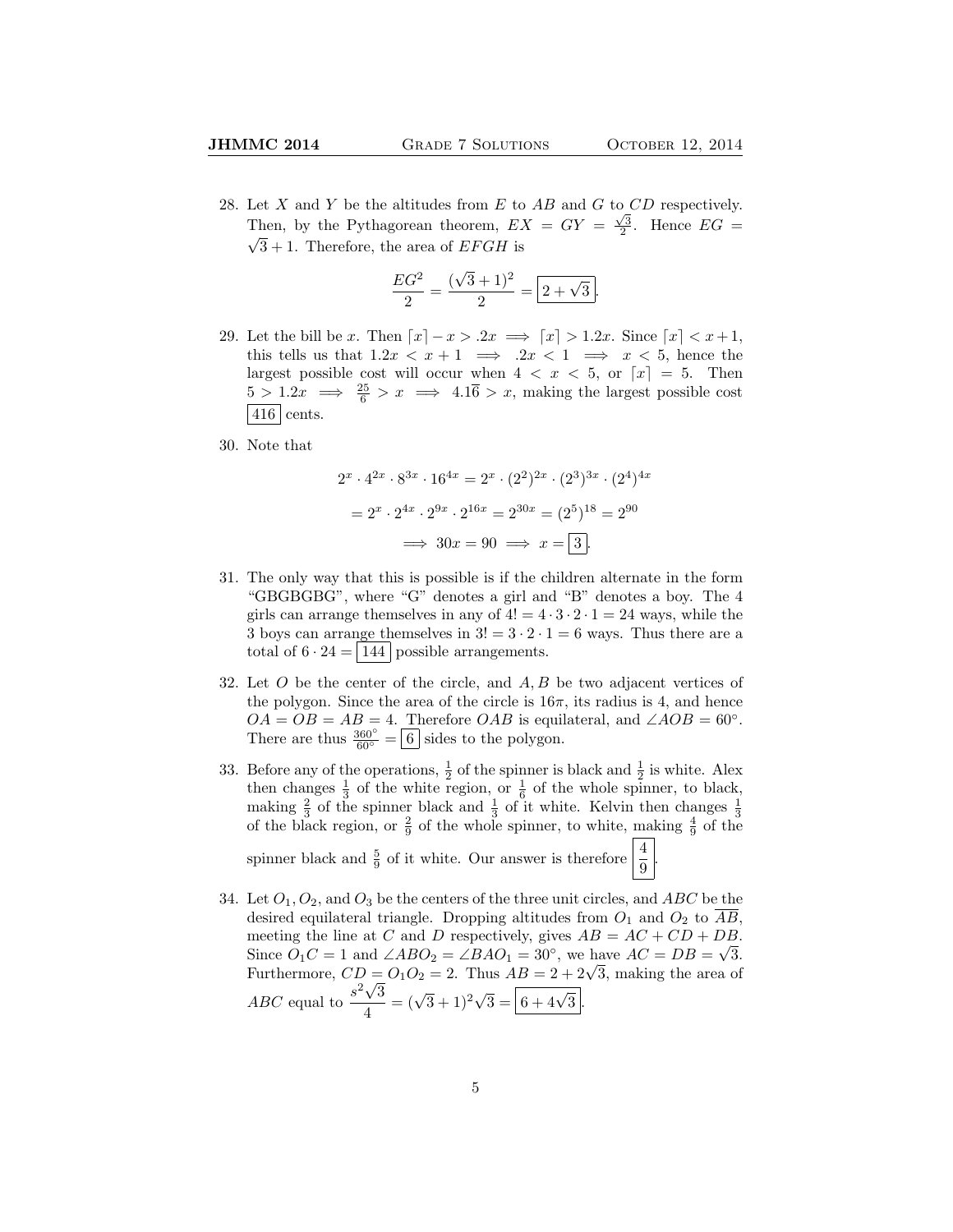- 35. There are three ways this is possible. Either  $x + 4 = 1$ , in which case  $(x+4)^{3x+1} = 1$  as  $1^n = 1$  for any n, or  $3x+1=0, x+4 \neq 0$  as  $n^0 = 1$  for any  $n \neq 0$ , or  $x + 4 = -1$  and  $3x + 1$  is even, as  $(-1)^n = 1$  for any even n. These lead to the three valid solutions  $x = -3, x = -\frac{1}{3}, x = -5$ , the product of which is  $\boxed{-5}$ .
- 36. Since  $AB^2 + BC^2 = 6^2 + 8^2 = 36 + 64 = 100 = 10^2 = CA^2$ , ABC is a right triangle. Hence the area of this triangle is  $\frac{6\cdot 8}{2} = 24$ . Let E be the foot of the altitude from D to AB, so that  $AE = BE = \frac{6}{2} = 3$ . Then  $DE = \sqrt{5^2 - 3^2} = \sqrt{16} = 4$ , hence the area of triangle *ABD* is  $\frac{6.4}{2} = 12$ . Thus, the area of quadrilateral  $ADBC$  is  $24 + 12 = |36|$
- 37. Since  $\angle ABP = 60^\circ$ , and  $PB = AB = BC$  means that  $\triangle PBC$  is isosceles, we have  $\angle PBC = 90^{\circ} - 60^{\circ} = 30^{\circ} \implies \angle PCB = 75^{\circ}$ . Then  $\angle DCP =$  $\angle CDP = |15^{\circ}|.$
- 38. Notice that  $a_0 = 1, a_1 = \sqrt{3 \cdot 1 + 1} = 2, a_2 = \sqrt{4 \cdot 2 + 1} = 3$ , and so on. Thus I claim that  $a_n = n + 1$ . Since  $n + 1 = \sqrt{(n+2) \cdot n + 1}$  $\sqrt{(n+2)\cdot a_{n-1}+1}$ , this is true. Therefore  $a_{2014} = 2014 + 1 = |2015|$ .
- 39. We will instead count the numbers from 1 to 2014 that do not have a 6 in it. There are  $2 \cdot 9 \cdot 9 \cdot 9 - 1 =$  such numbers from 1 to 1999, as there are two choices (0 or 1) for the thousands digit and nine for each of the hundreds, tens, and ones digit (excluding the case of 0000), so there are 1999 − 1457 = 542 numbers between 1 and 1999 that do have a 6 in it. Adding in the final case of 2006, there are  $\vert 543 \vert$  such numbers between 1 and 2014.
- 40. Note that  $T_n = \frac{n(n+1)}{2}$  $\frac{(k+1)}{2}$ , hence  $T_{k^2} = \frac{k^2(k^2+1)}{2} = 666$ . Since  $666 \cdot 2 =$  $2^2 \cdot 3^2 \cdot 37$ , we have  $666 = \frac{36 \cdot 37}{2} \implies k^2 = 36 \implies k = 6$ . We also accepted  $k = -6$ .
- 41. If 15 is one of the legs, then we have  $15^2 + x^2 = (2x)^2 \implies 15^2 =$  $3x^2 \implies x = \frac{15}{\sqrt{3}}$ the legs, then we have  $15^2 + x^2 = (2x)^2 \implies 15^2 = \frac{5}{3} = 5\sqrt{3}$  where x is the length of the other leg. If 15 is the hypotenuse, then we have  $x^2 + (2x)^2 = 15^2 \implies 5x^2 = 15^2 \implies x =$  $\frac{15}{5}$ the hypotenuse, then we have  $x^2 + (2x)^2 = 15^2 \implies 3x^2 = 15^2 \implies x = \frac{5}{5} = 3\sqrt{5}$ , where x is the length of the shorter leg. The product of these  $\frac{15}{15\sqrt{15}}$ .
- 42. Expanding the equation gives

$$
f(x)^{2} + 2f(x)g(x) + g(x)^{2} - f(x)^{2} + 2f(x)g(x) - g(x)^{2} = 0
$$

so  $4f(x)g(x) = 0 \implies f(x)g(x) = 0$ . Thus either  $f(x) = 0$  or  $g(x) = 0$ . The solutions to the former are  $x = 1$  and  $x = 5$ , while the solutions to the latter are  $x = 3$  and  $x = 4$ . Their sum is [13]. Alternatively, Vieta's formulas tell us that the sum of the 4 roots is  $6 + 7 = \boxed{13}$ .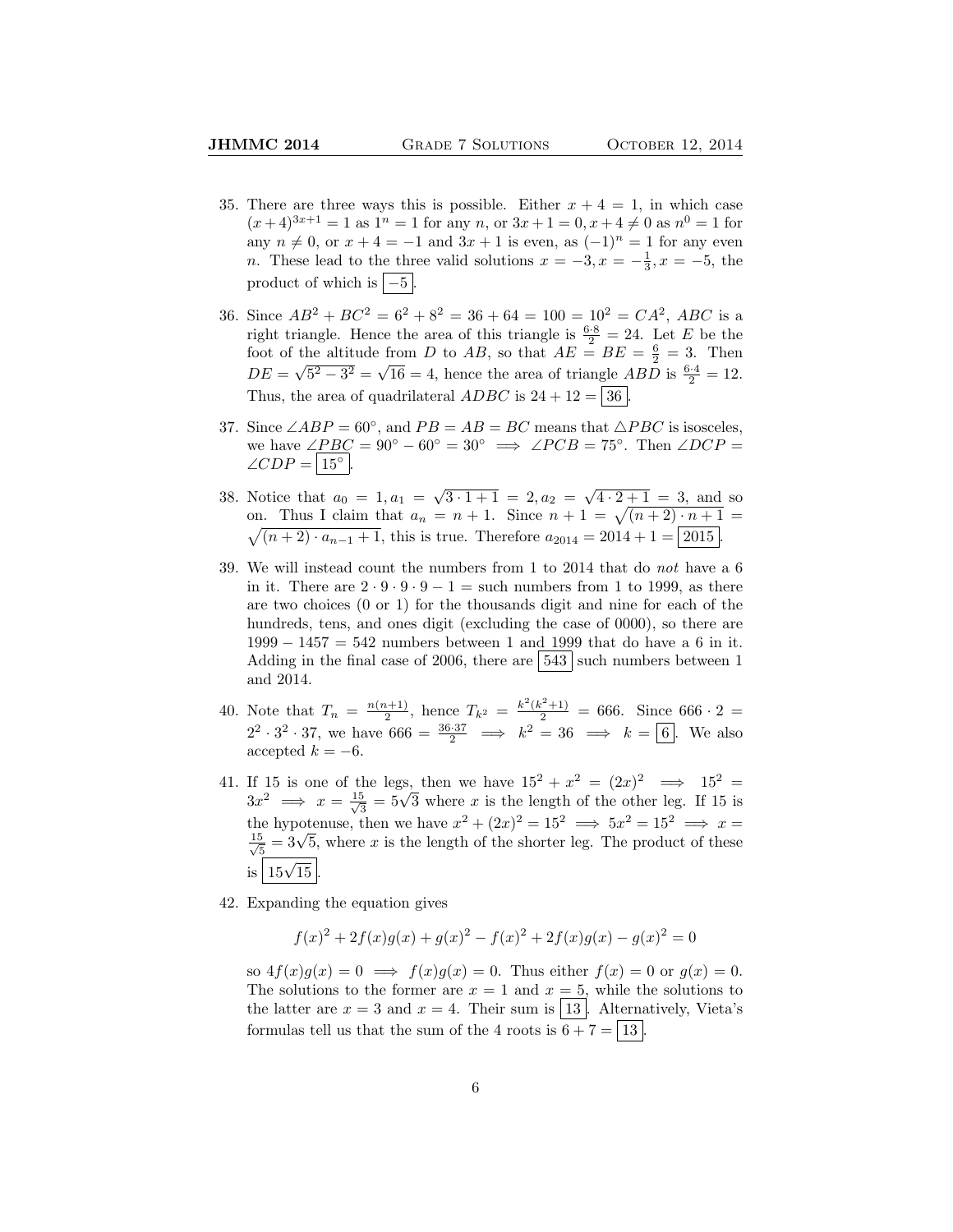43. Notice that the fact that the contructed figures are hexagons is irrelevant, as it is only relevant that the area is directly proportional to the square of the side length - true for any similar polygons. Hence, as long as we are constructing similar shapes on each side, it does not matter which shape we choose. Thus we can assume instead that they are squares, and then the Pythagorean theorem immediately tells us that  $P_3 = P_1 + P_2 =$  $16 + 36 = 52.$ 

Alternatively, the area of a regular hexagon with side length s is  $\frac{s^2\sqrt{3}}{4}$ , so we can solve for  $AB^2 = \frac{64}{\sqrt{6}}$  $\frac{4}{3}$  and  $BC^2 = 48\sqrt{3}$ , hence  $CA^2 = \frac{208\sqrt{3}}{3}$  and  $\frac{CA^2\sqrt{3}}{4} = \boxed{52}.$ 

- 44. Plugging in  $x = 1$  and  $x = 2$  gives us  $f(1) + 1 \cdot f(2) = 2$  and  $f(2) + 2 \cdot f(1) =$ 2, hence  $f(1) + f(2) = f(2) + 2f(1) \implies f(1) = 0$ .
- 45. Suppose that the points of the square lie at  $(0, 0), (2, 0), (2, 2),$  and  $(0, 2)$ . 2 of the 4 triangles that don't share a side have areas summing to 2, so the two triangles in question must share a side. WLOG assume that the point is in the bottomleft quarter of the square, i.e.  $0 \le x, y \le 1$ . We will multiply our answer by 4 to account for the other possibilities later. Then the areas of the two smallest triangles are  $\frac{x \cdot 2}{2} = x$  and  $\frac{y \cdot 2}{2} = y$ , so  $x + y \leq \frac{2}{3}$ . This region is a right triangle with legs  $\frac{2}{3}$  and  $\frac{2}{3}$ , and thus has an area of  $\frac{2}{9}$ . Multiplying this by 4 to account for the other cases, the area of the desired region is  $\frac{8}{9}$ . Our answer is thus  $\frac{\frac{8}{9}}{2^2} = \frac{2}{9}$  $\frac{2}{9}$
- 46. Since  $a, b, c$  are all positive,  $a^{b-c}$  is also positive and hence  $b > c$ . Furthermore, division by  $a^c$  gives us  $a^{b-c}-1 = a^{b-2c}$ . Since  $b > c$ ,  $a^{b-c}$  is an integer, and hence the LHS is an integer. Therefore, so is  $a^{b-2c}$ , implying that  $b \ge 2c$ . If  $b - 2c > 0$ , then  $a \mid a^{b-c} - a^{b-2c} = 1$ , implying that  $a = 1$ . a clear contradiction as  $1 - 1 \neq 1$ . Hence  $b - 2c = 0$ , and thus  $a^{b-2c} = 1$ . Thus  $a^{b-c} - 1 = 1 \implies a^{b-c} = 2$ , possible only if  $a = 2$  and  $b - c = 1$ . Solving gives us  $b = 2, c = 1$ , which is indeed a solution as  $2^2 - 2^1 = 2^{2-1}$ . Hence  $a + b + c = |5|$ .
- 47. The squares less than 20 are  $0^2 = 0, 1^2 = 1, 2^2 = 4, 3^2 = 9$ , and  $4^2 = 16$ . There are  $\binom{5}{2} + 5 = 15$  combinations of these, but  $16 + 16$  and  $9 + 16 > 20$ and  $0 + 0 < 1$ . Hence  $15 - 3 = |12|$  of these lie between 1 and 20. Notice that it is also easily verifiable that no combinations result in the same sum.
- 48. Let  $E, F, G, H$  be the intersections of the circles, so that  $ABE, BCF, CDG, DAH$ are equilateral. Then the distance from G to  $AB$  is  $1-\frac{\sqrt{3}}{2}$ , as the altitude are equilateral. Then the ulstance nom G to AD is  $1 - \frac{1}{2}$ , as the artitude from G to CD is  $\sqrt{32}$  by the Pythagorean theorem, and so is the distance from  $E$  to  $CD$ . Hence  $EG =$ √  $\overline{3} - 1$ . Therefore  $GH = \frac{\sqrt{6}-\sqrt{2}}{2}$ , and as such the altitude from D to GH has length  $\frac{\sqrt{6}+\sqrt{2}}{4}$ . This makes the area